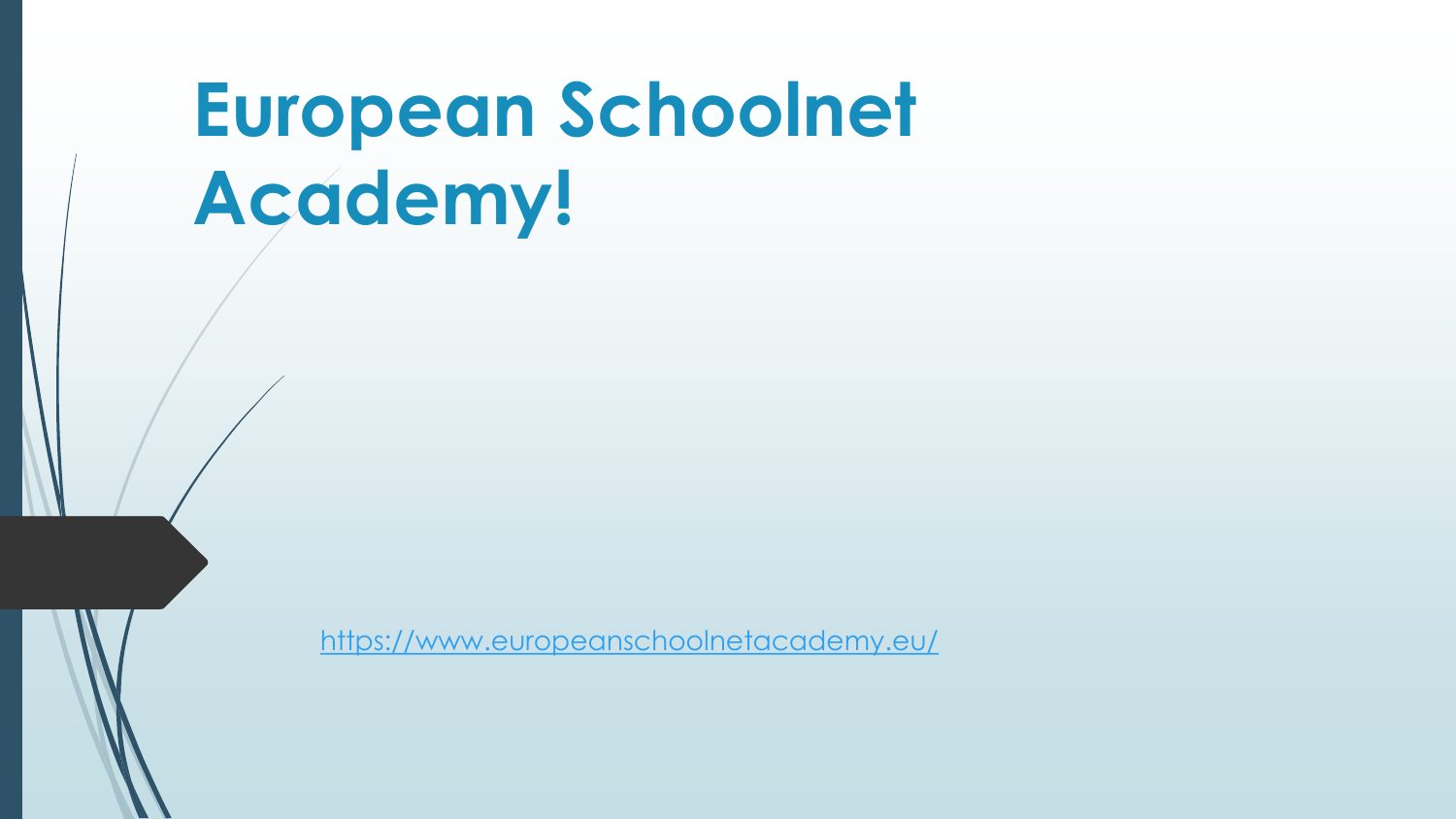



Scientix STEM Is Everywhere! Rerun

Starts: Sep 7, 2020



CodeWeek EU Code Week Deep Dive MOOC 2020

STEAM\_IT Integrated STEM Teaching for Primary Schools

Starts: Oct 26, 2020



Integrated STEM Teaching for Secondary Schools

Starts: Oct 26, 2020

Starts: Sep 16, 2020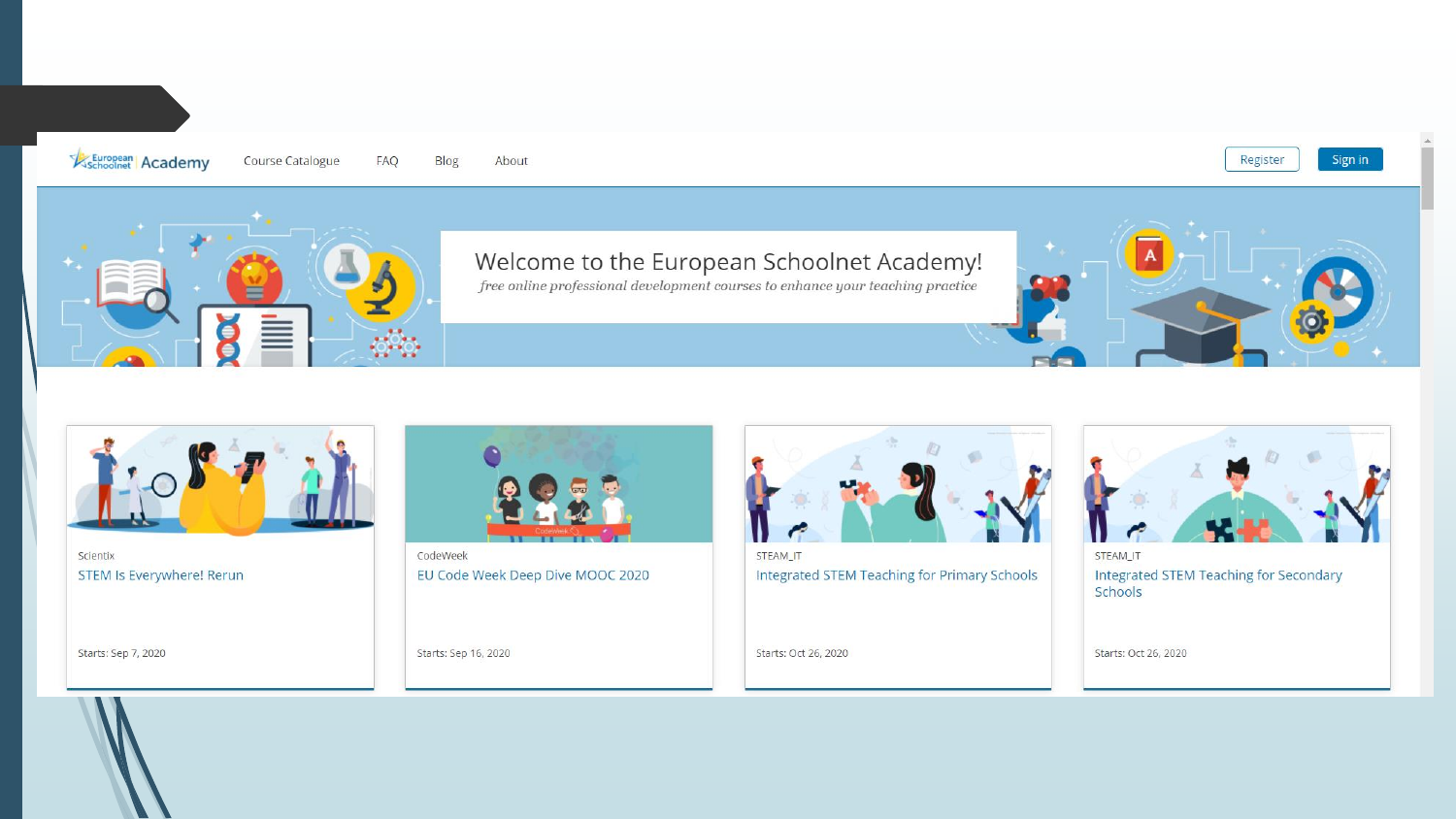# My Courses



# STEM Is Everywhere! Rerun

Scientix - STEMeverywhere Starts - Sep 7, 2020

**Schools Tune Into Mars** STIM - Mars\_Mission Ended - Jun 10, 2020 **View Archived Course**  $\ddot{\mathbf{G}}$ Your final grade: 100%. **View Certificate** 

春

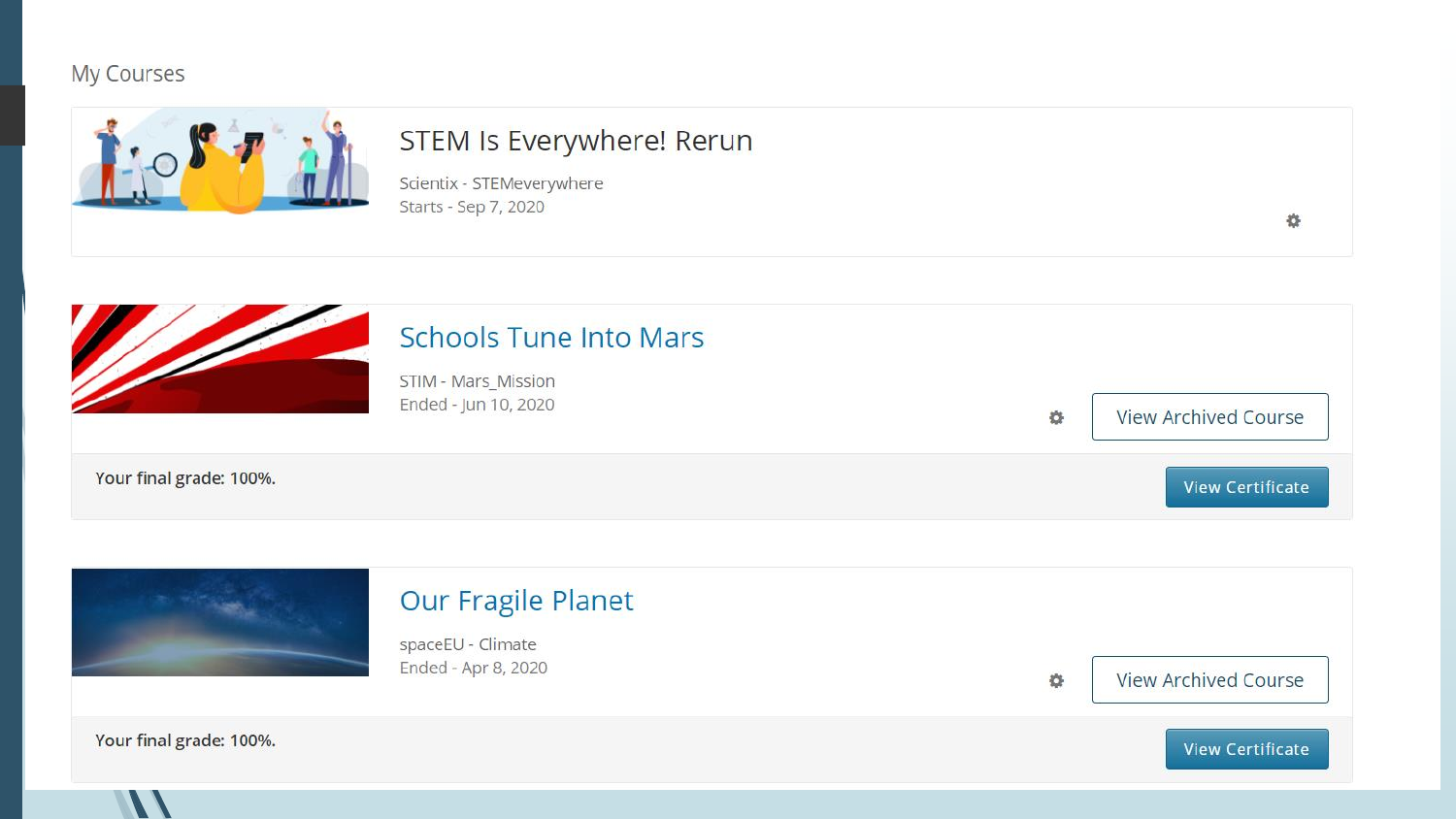



### **Certificate of Completion**

### "Schools Tune Into Mars" MOOC

04 May - 10 June 2020

(course duration: 17 hours)



**European Schoolnet Academy** This is to certify that

Nedeljko Mandić

successfully completed, received a passing grade, and was awarded with European Schoolnet Academy Certificate of Completion in

Brussels, 10/06/2020

Borbala Pocze

Course coordinator

European Schoolnet

Noëlle Billon Course coordinator European Schoolnet

Marc Durando **Executive Director** European Schoolnet

For more information on the course organisers and learning objectives, please go to https://www.europeanschoolnetacademy.eu/courses/course-v1:STIM+Mars\_Mission+2020/about



Schools Tune Into Mars (STIM) is co-funded by the Erasmus+ Programme of the<br>Energist Programme European Union. The European Commission support for the production of this<br>of the European Union – material does not constitute material does not constitute an endorsement of the contents which reflects the views only of the authors, and the Commission cannot he held responsible for any use.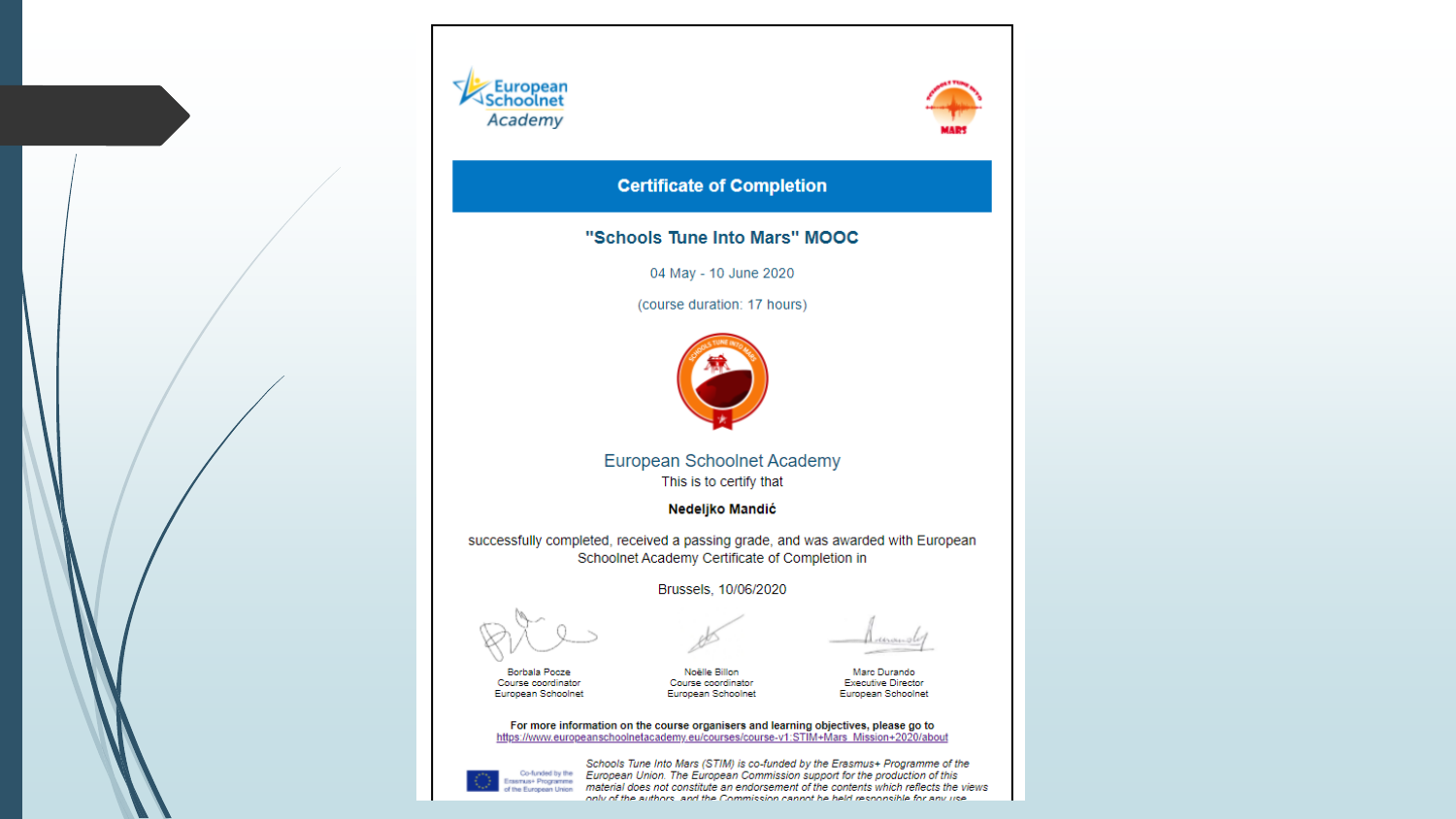# **Course: Our Fragile Planet**

- Module 1: Planet Earth ⋟
- Module 2: Climate Change Part 1 ⋗
- Module 3: Climate Change Part 2 ⋗
- Module 4: Climate Monitoring from Space ⋟
- Module 5: Submit Your Lesson Plan ⋟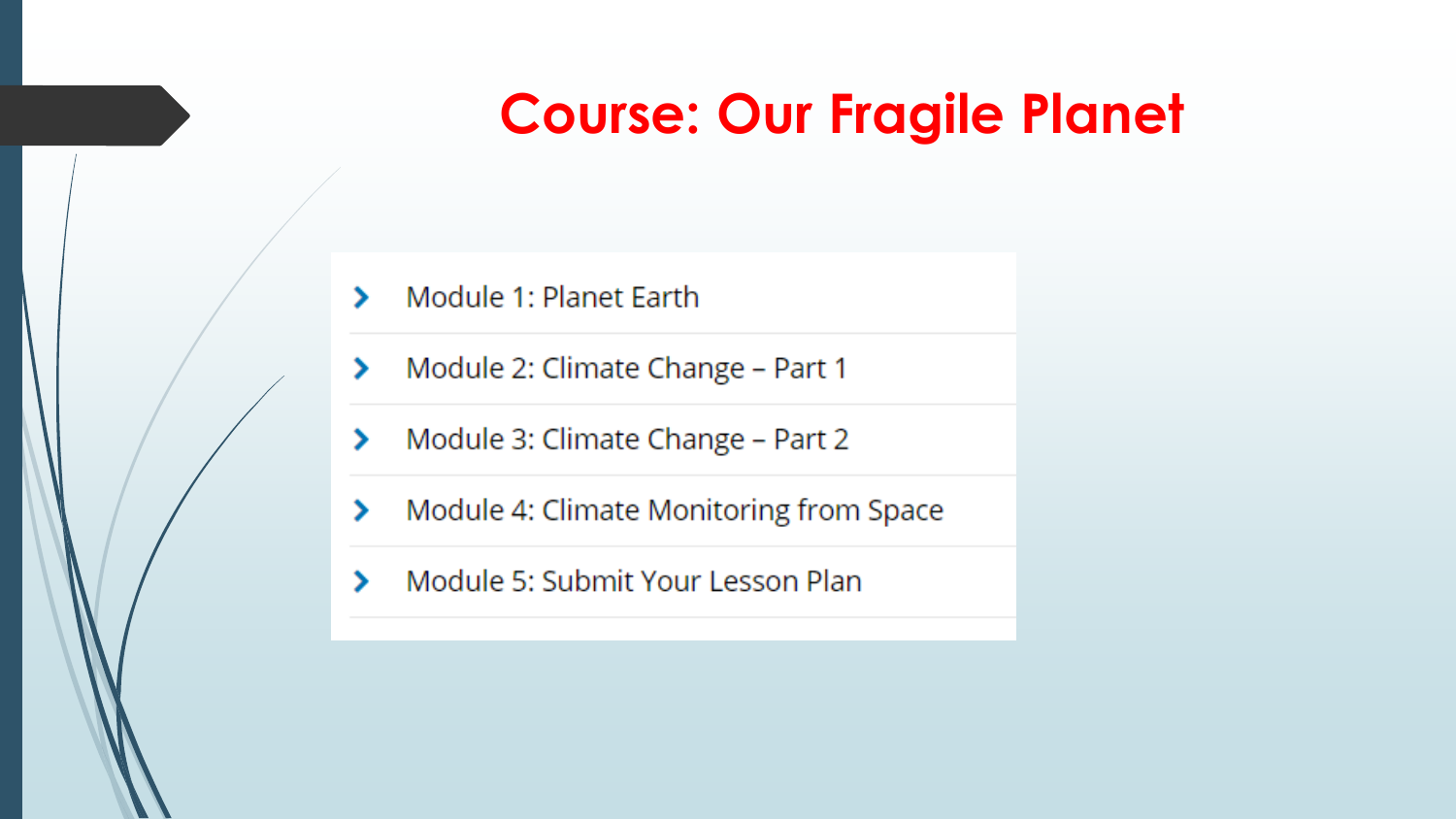## **Module 4 Quiz Q** Bookmark this page

At the end of each module, there is a small self-reflecting quiz to demonstrate your involvement and understanding of the module.

Please answer the questions below truthfully. If you still don't understand concepts covered in Module 3, please visit Module 3, watch videos, participate in activities and come back to do the quiz again. Please note that you have 3 attempts to pass the quiz.

# **Multiple Choice**

5.0/5.0 points (graded)

1. Do you feel equipped with resources and tools to introduce your students to the topic of determining a location on Earth?

| $\bullet$ Yes $\bullet$                                                                    |
|--------------------------------------------------------------------------------------------|
| $\vert \circ \hspace{0.1cm} \mathsf{No} \hspace{0.1cm} \vert$                              |
| $\mid$ $\circ$ I have an idea, but I am not sure which resources I can use in my classroom |

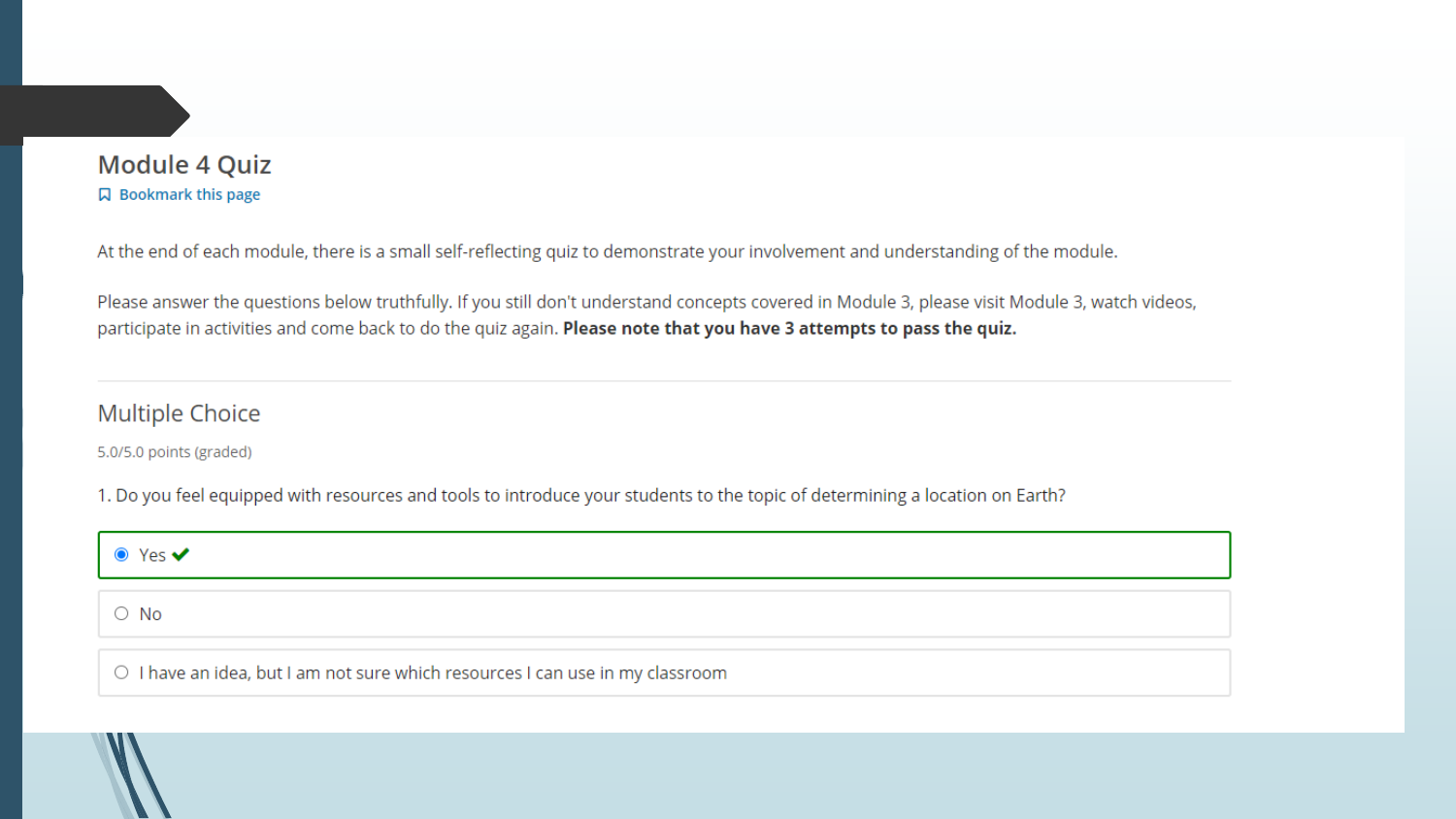### Module 5: Submit Your Lesson Plan ❤

- 5.0 Welcome to Module 5  $\blacktriangleright$
- 5.1 Final Course Assignment ✓ Peer-to-peer activity due Apr 8, 2020 23:59 CEST

Criteria to use for your lesson plan

Peer activity instructions

Peer-to-peer activity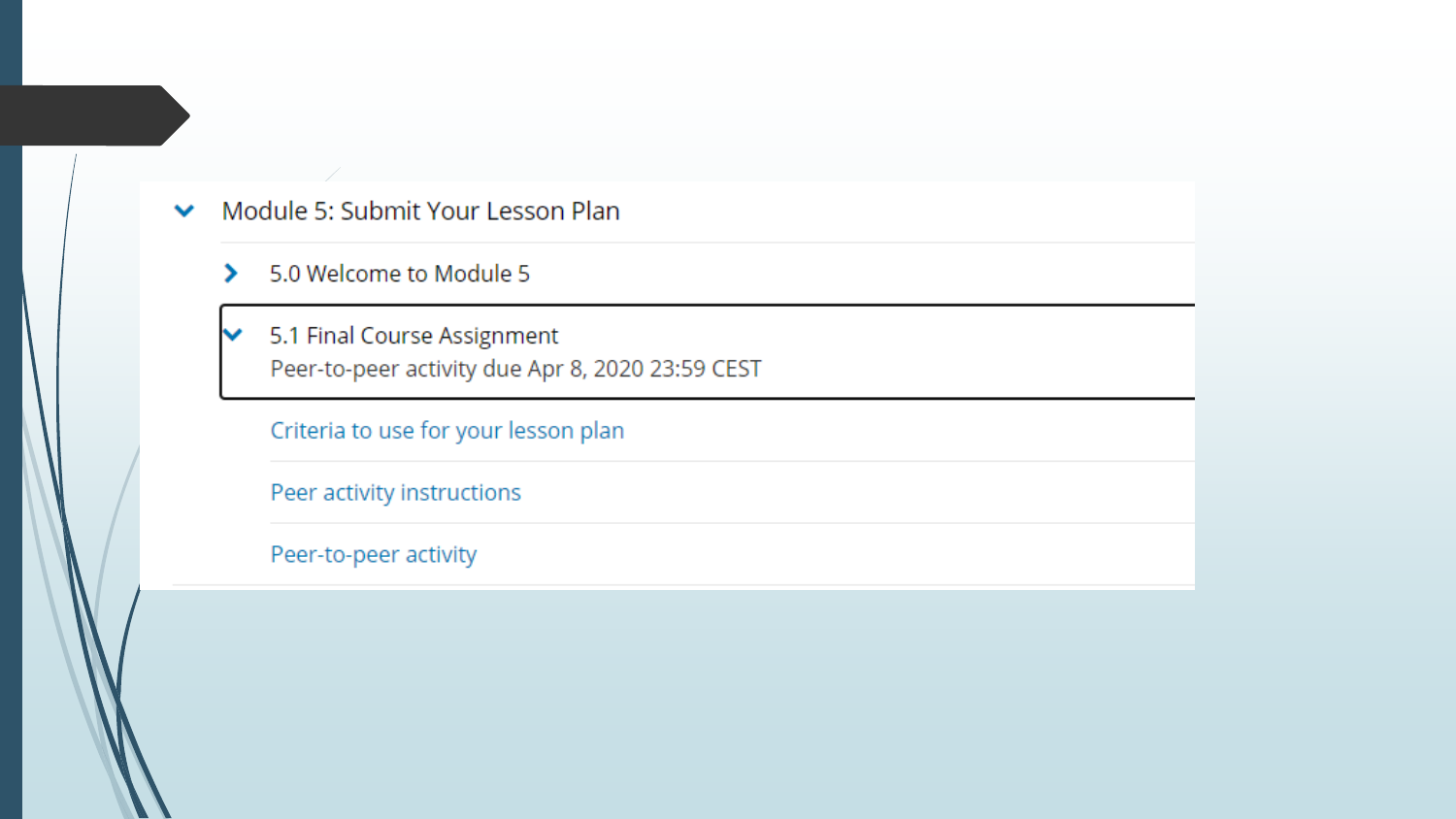# Criteria to use for your lesson plan

**Q** Bookmark this page

Throughout the MOOC, we have presented various activities for students. Some are complete lesson plans or didactic courses, others are simple suggestions and ideas. Pick an activity you liked and give it your twist. Adapt it to fit your own context (country, school, students age and level) and tell us what and how you would adapt.

To help you create your activity, please follow the criteria below:

- 1. The activity you are preparing can be based on one of the activities presented in the MOOC.
- 2. Think of replicability of your activity it should be clearly explained how your activity is going to be delivered and which time you would allocate for each of the phases.
- 3. Your lesson plan should be in English, this way your peers who are participants coming from all over the world will be able to assess your final activity and provide feedback. Please remember that any of the MOOC participants can be assigned to assess your activity, and this means they might not speak your language.
- 4. The activity needs to explicitly address topics related directly or indirectly to the topics presented in the MOOC but they can focus on any subject domain you wish (Mathematics, Chemistry, Physics, Biology, Geology, Art, Engineering).
- 5. The activity needs to be related to the curriculum you teach. You have to mention, in which part of your curriculum you have related it to.
- 6. In your activity try to incorporate some elements that are related to gender balance and diversity management, interactive tools and apps for space education, or space careers. You can choose to focus on one of the elements or have a little bit of everything in your lesson - it's up to you!
- 7. The activity should be well aligned with its learning outcomes: activities and assessment clearly link with the defined learning outcomes and allow the teacher to determine by the end of the lesson(s) if the objectives have been achieved.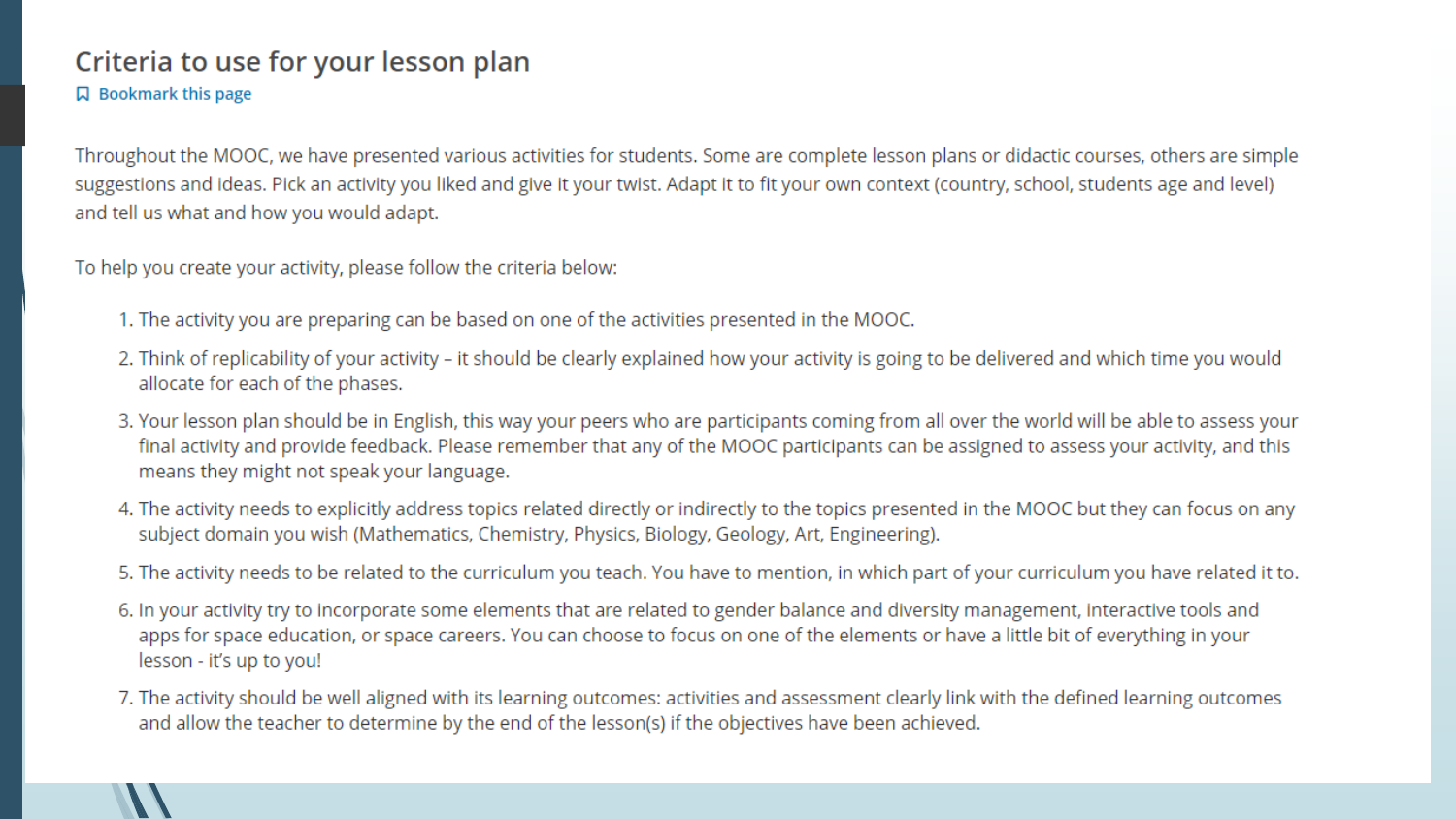**Your Response** 

https://www.ucl.ac.uk/learning-designer/viewer.php? uri=/personal/nedeljko.mandic/designs/fid/a93015f8c6384be5ecf7097d692921bc6719f88f267ad7b1e6e4b6ff34794629#listview

"Are we alone in the Universe?" is a project (research) task for the 3rd grade gymnasium students who took the noncredit (non-mandatory) course "Experimental Physics". As the schools in the Republic of Croatia are currently closed and the education/learning is provided on-line (distance learning), the project has been set up by the Google Classroom.

10 students are divided in 2 groups and each group works independently. It is planned that students will work on the project for 6 weeks.

### **Assessments of Your Response**

 $\bullet$  Relevance of the learning activity

PEER MEDIAN GRADE - 1 POINT Not present / Present high quality / **Present low quality / Present** moderate quality

PEER 1 - PRESENT HIGH QUALITY Very interesting activity! Well done! PEER 2 - PRESENT HIGH QUALITY Yes, it i well related to the MOOC' topic and suitable for the autohr's target audience.

1/1 POINTS

Digital Tools

1/1 POINTS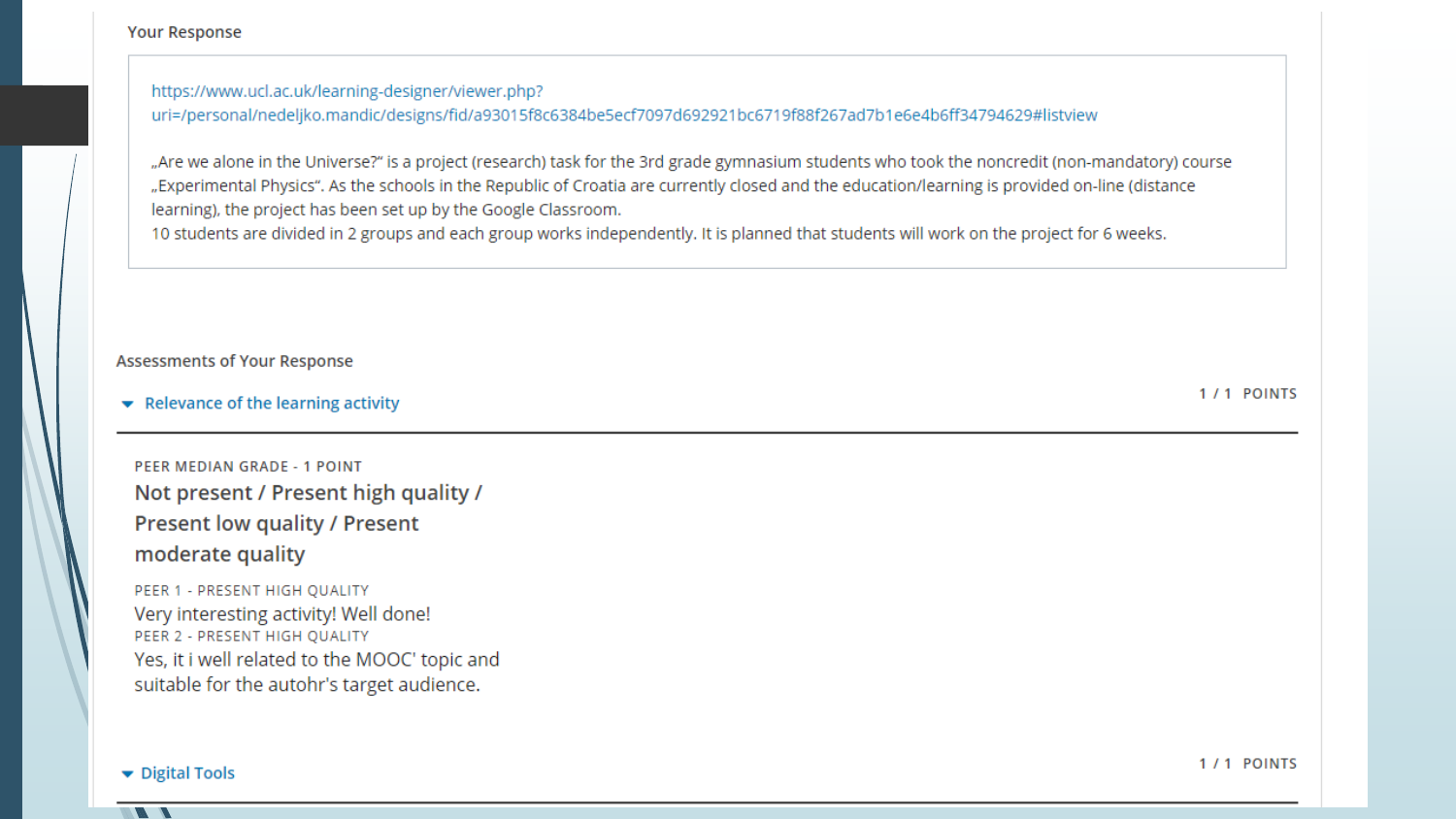# https://www.ucl.ac.uk/learning-

[designer/viewer.php?uri=/personal/nedeljko.mandic/desig](https://www.ucl.ac.uk/learning-designer/viewer.php?uri=/personal/nedeljko.mandic/designs/fid/a93015f8c6384be5ecf7097d692921bc6719f88f267ad7b1e6e4b6ff34794629#listview) ns/fid/a93015f8c6384be5ecf7097d692921bc6719f88f267a d7b1e6e4b6ff34794629#listview

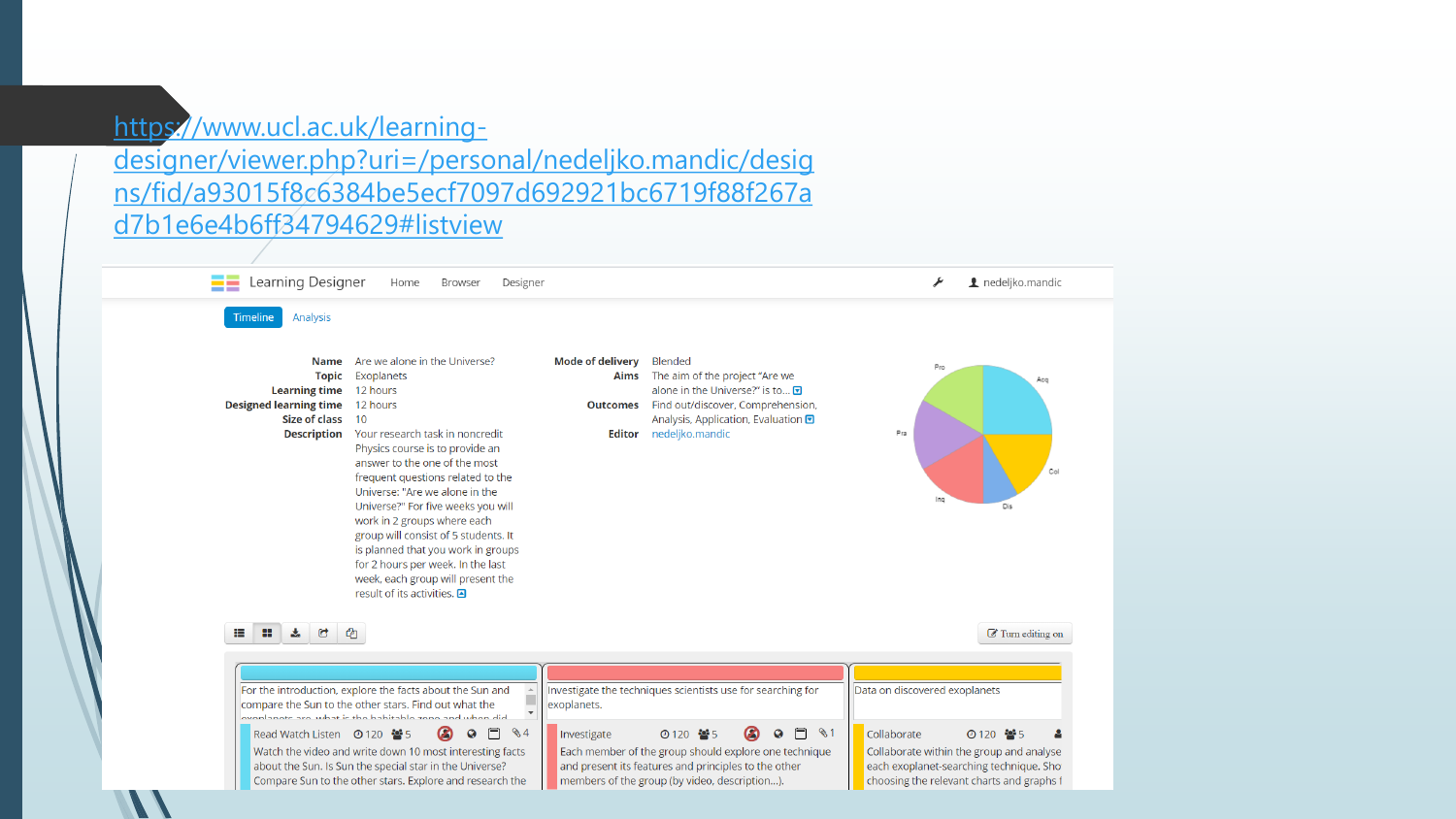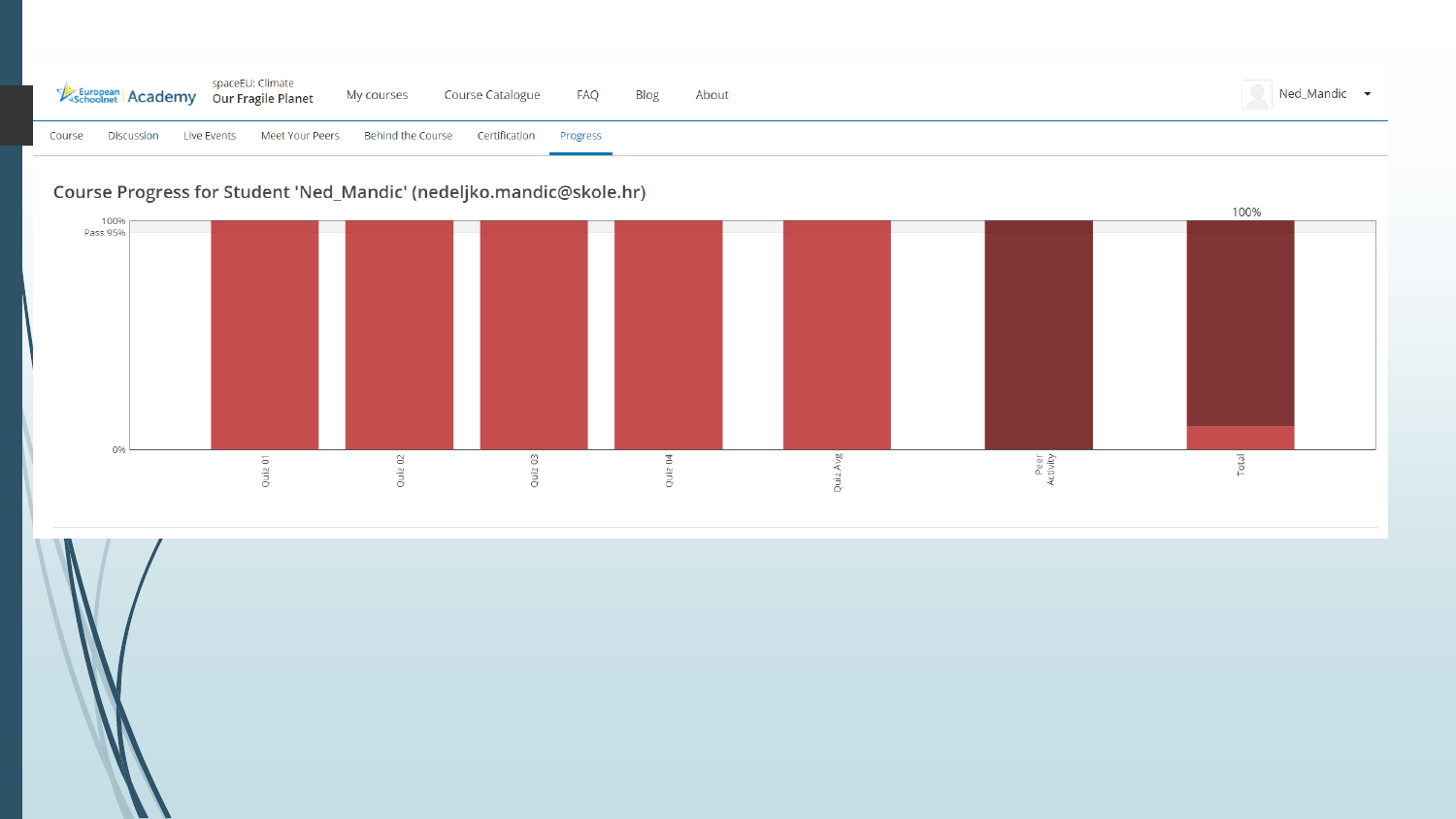# **STIM - Schools Tune Into Mars**

# **Schools Tune Into Mars**

- Module 1: Space Missions to Mars ⋗
- Module 2: Mars Related Experiments in the Classroom ≻
- Module 3: Teaching with Mars Missions ⋗
- Module 4: Create Your Own Lesson Plan! У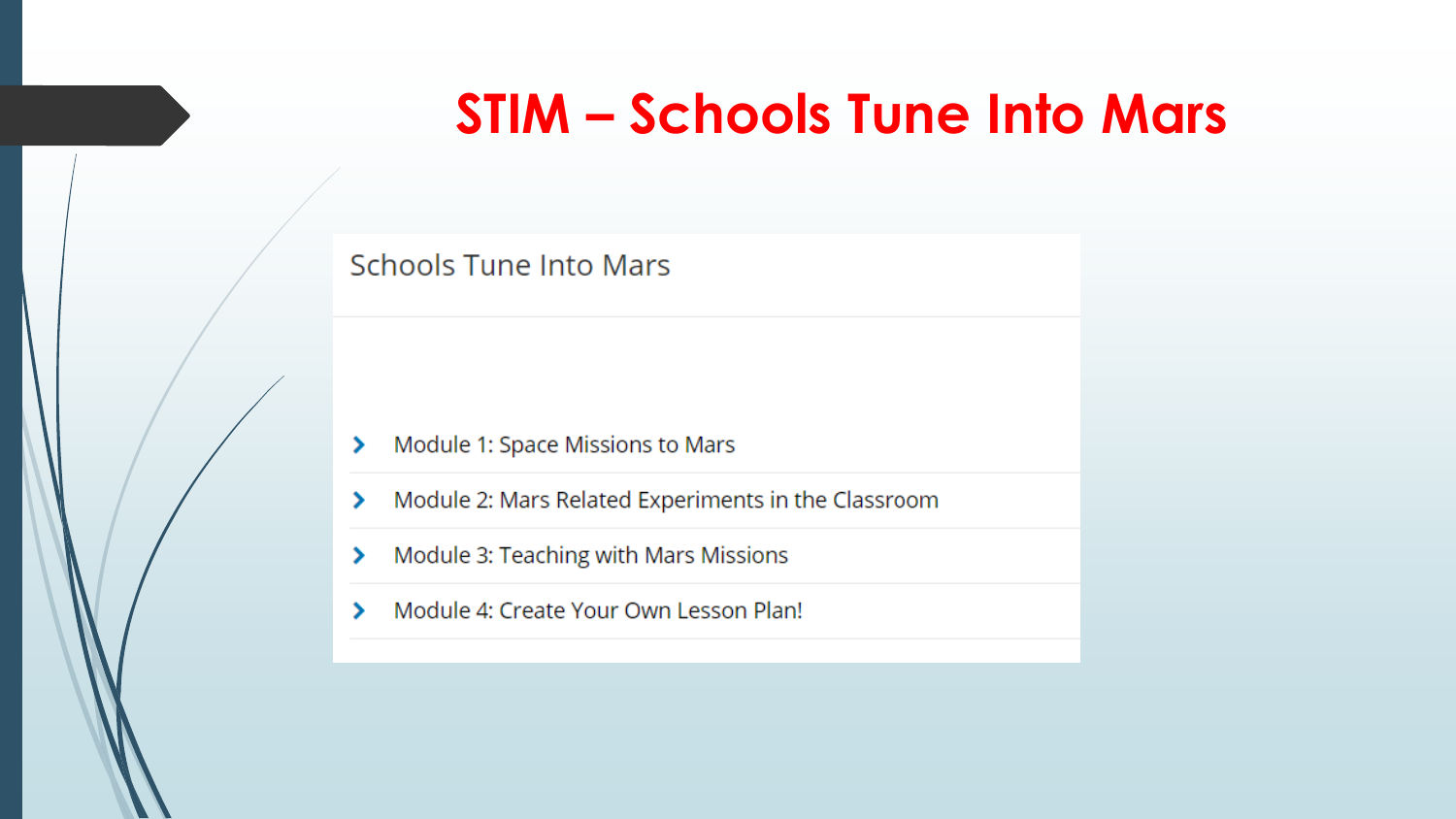The question for this section

Remember, the deadline to finish the peer assessment activity (including your response and peer review) is 10 June 2020 23:59 CEST.

To submit your lesson plan, please simply paste your publicly accessible link to the lesson plan and a short description in the text box under "Your response" and press submit.

**Your Response** 

https://drive.google.com/file/d/1BoK0HlR\_O7VT3lafHquZ58v\_oupIWZdT/view?usp=sharing

### **Assessments of Your Response**

### $\blacktriangleright$  1. Aim of the lesson plan

PEER MEDIAN GRADE - 1 POINT **Excellent quailty / Good quality / Low** quality / Moderate quality

PEER 1 - EXCELLENT QUAILTY yes PEER 2 - GOOD QUALITY Is not enought only 2 lessons

 $\blacktriangleright$  2. Subject, topic and trends

 $\mathcal{L}$ 

1/1 POINTS

1/1 POINTS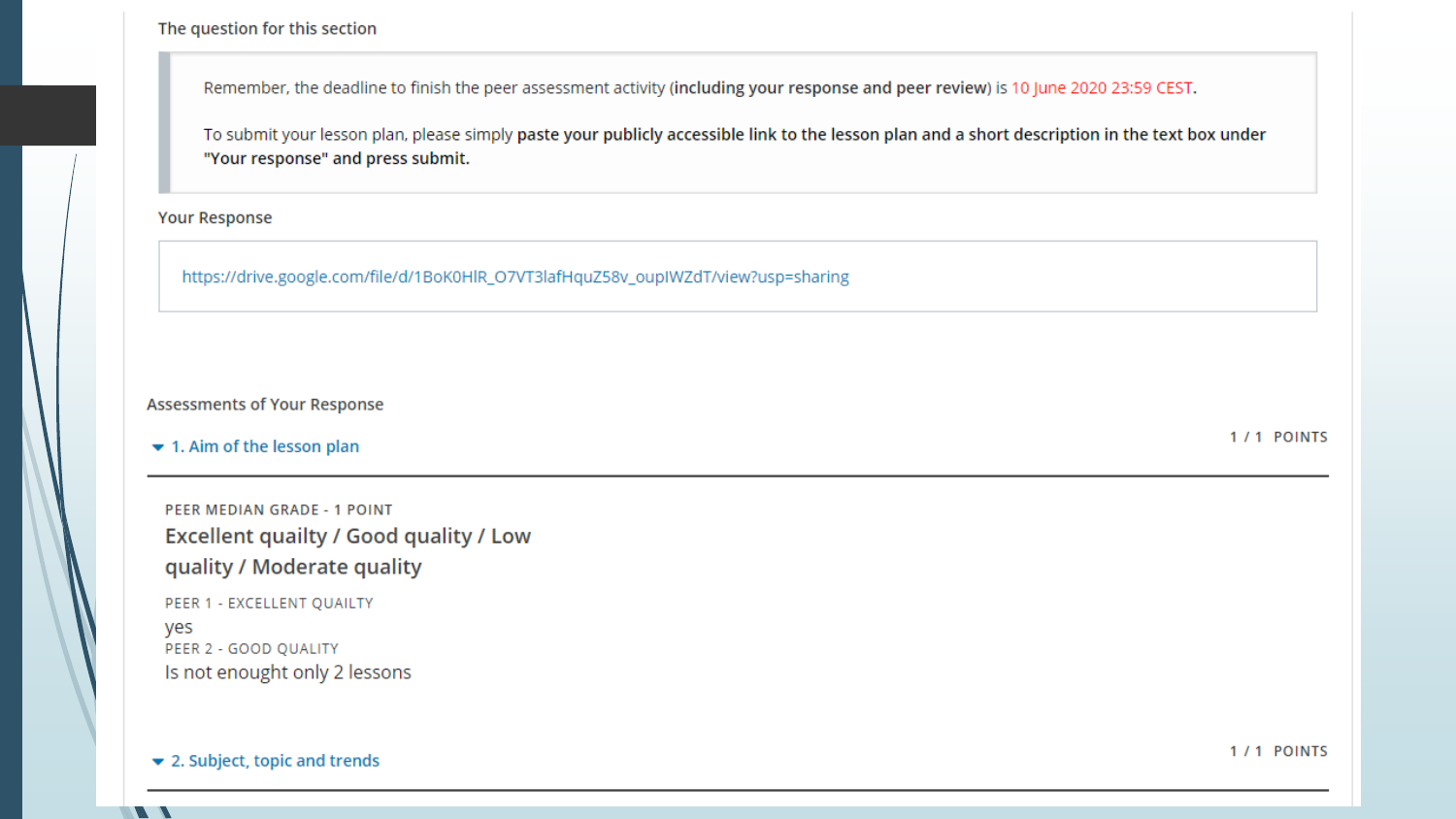https://drive.google.com/file/d/1BoK0HlR\_O7VT3lafHquZ5 <u>8v oupIWZdT/view?usp=sharing</u>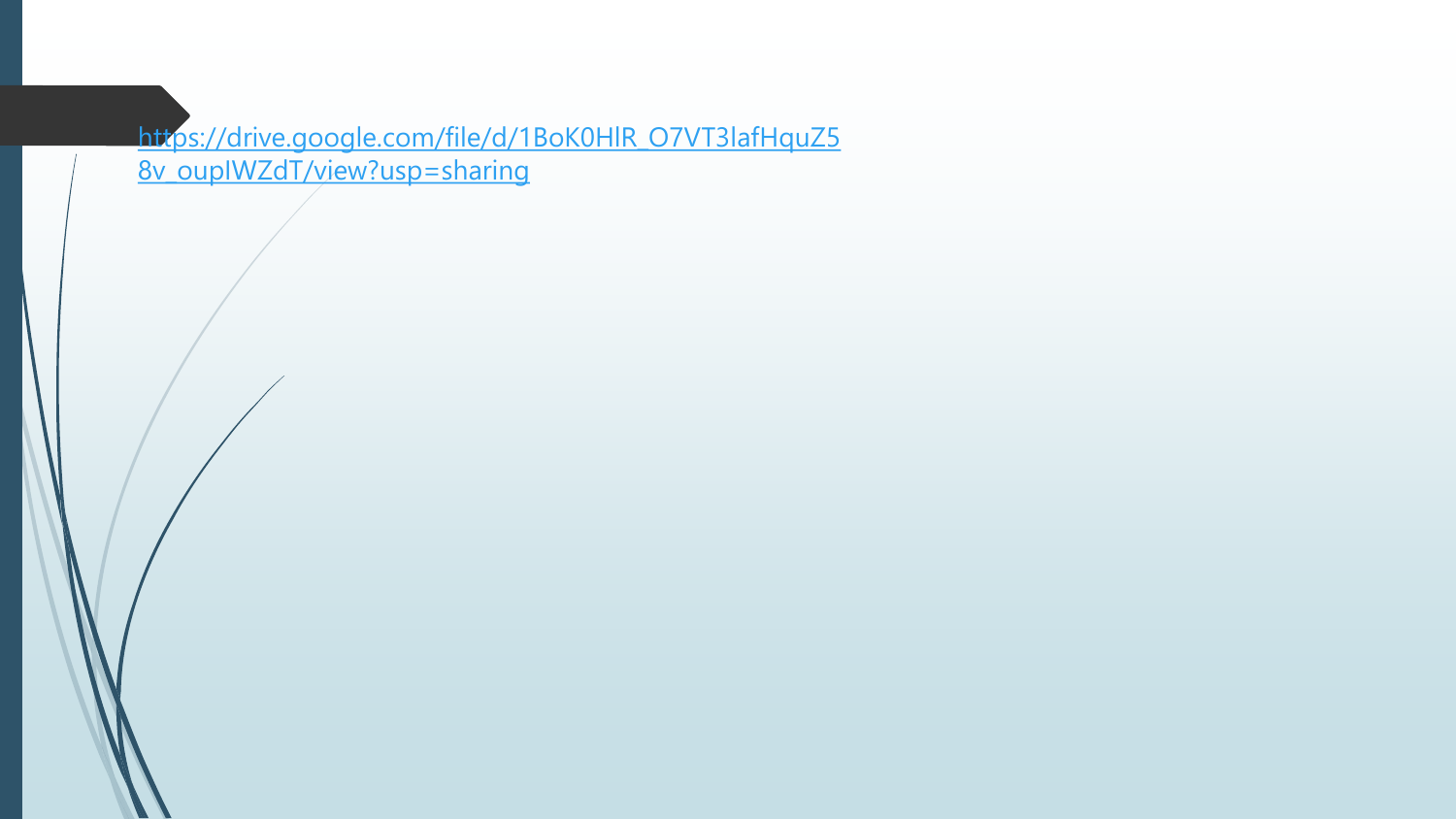# *STEM is Everywhere Rerun* **MOOC**

# **Modules**

- Module 1: Towards 21st-century STEM education *opens on 07/09/2020*
- Module 2: Real-world problems for STEM subjects *opens on 14/09/2020*
- Module 3: Interdisciplinary STEM teaching with real-world problems *opens on 21/09/2020*
- Module 4: Submit your real-world STEM lesson plan! *opens on 28/09/2020*

| Course Code             | <b>STEMeverywhere</b>   |
|-------------------------|-------------------------|
| Classes Start           | Sep 7, 2020             |
| Classes End             | Oct 14, 2020            |
| <b>Estimated Effort</b> | 4-5 hours (17 in total) |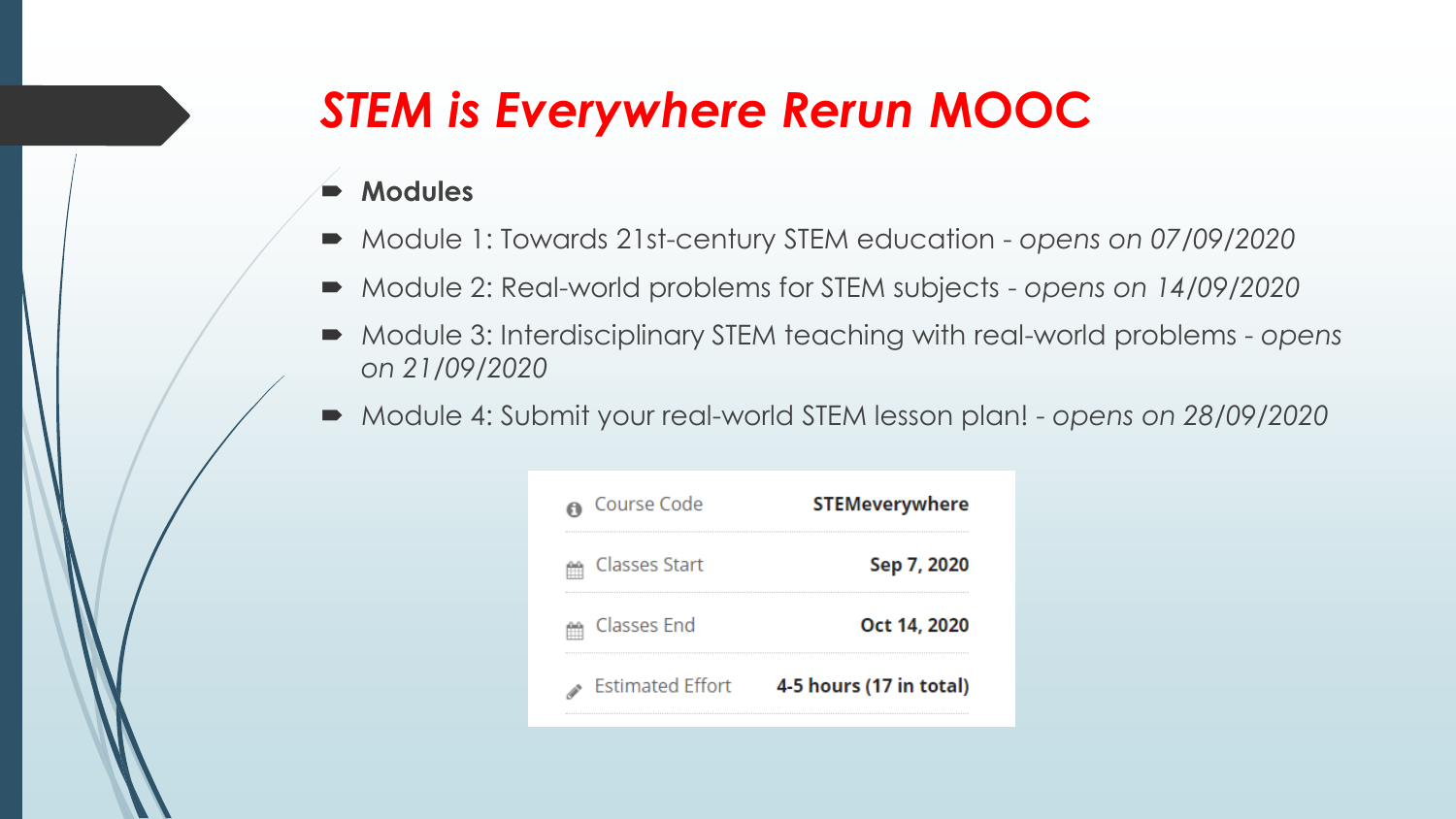# **EU Code Week Deep Dive MOOC 2020**

- Module 1: Why Coding, Computational Thinking, and the EU Code Week Initiative - *opens on 16/09/2020*
- Module 2: Computational Thinking and Unplugged Coding *opens* on *23/09/2020*
- Module 3: Visual Programming Languages, Scratch & Python *opens on 30/09/2020*
- Module 4: Robotics, Tinkering and Making *opens* on 07/10/2020
- Module 5: Coding for All, App Development and CS Fundamentals *opens on 14/10/2020*

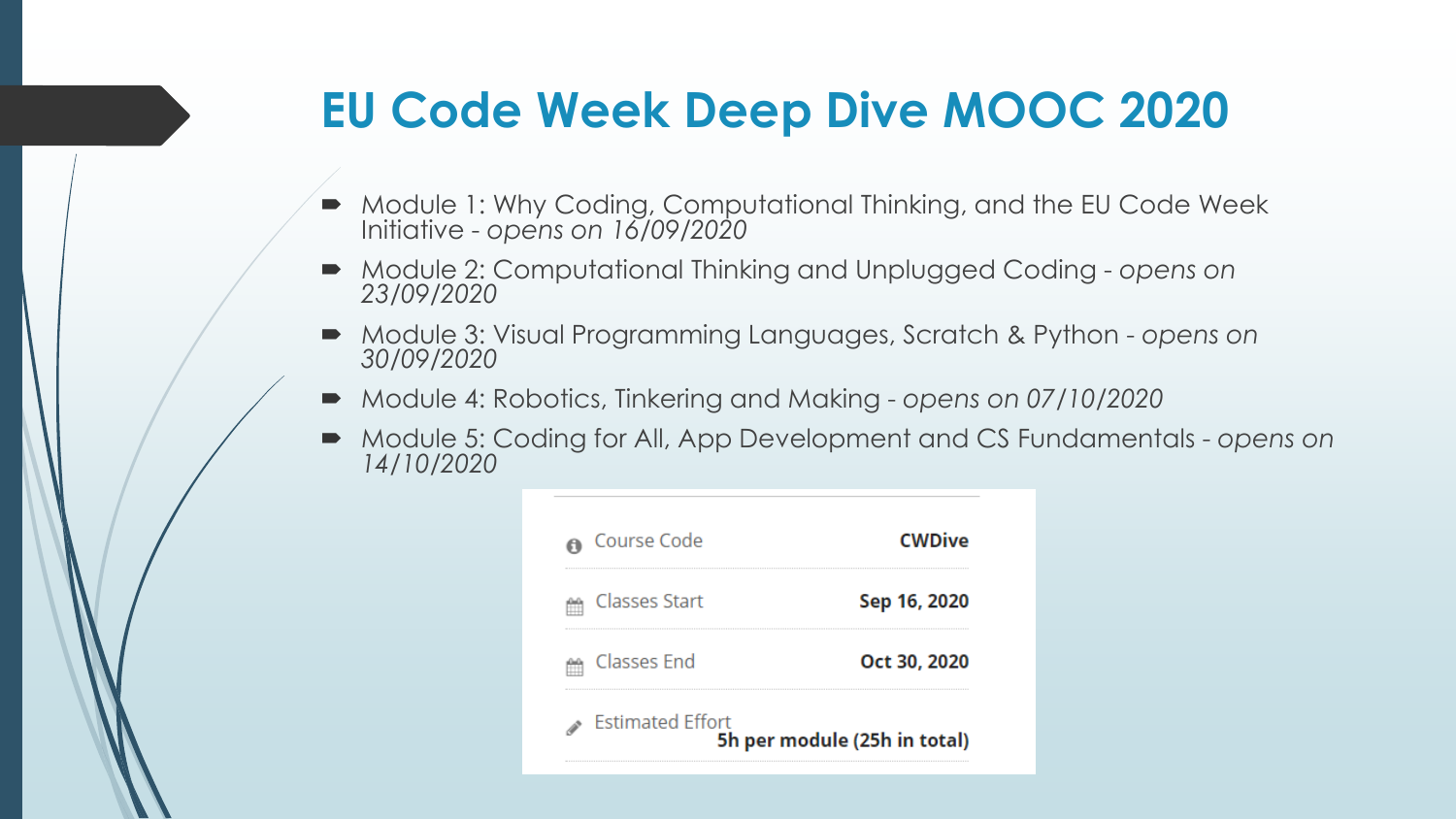# Integrated STEM Teaching for Secondary Schools

- Module 1: Introduction to integrated STE(Α)M teaching & relevant pedagogies - *opens on 26/10/2020*
- Module 2: STEM subjects and how STEM careers are contextualized at school - *opens on 02/11/2020*
- Module 3: Examples of Integrated STEM teaching and Learning Scenarios *opens on 09/11/2020*
- Module 4: Create your learning scenario and peer-assessment *opens on 16/12/2020*

| Course Code             | <b>IntegrSTEM Secondary</b> |
|-------------------------|-----------------------------|
| <b>Classes Start</b>    | Oct 26, 2020                |
| Classes End             | Dec 2, 2020                 |
| <b>Estimated Effort</b> | 5 hours (20 in total)       |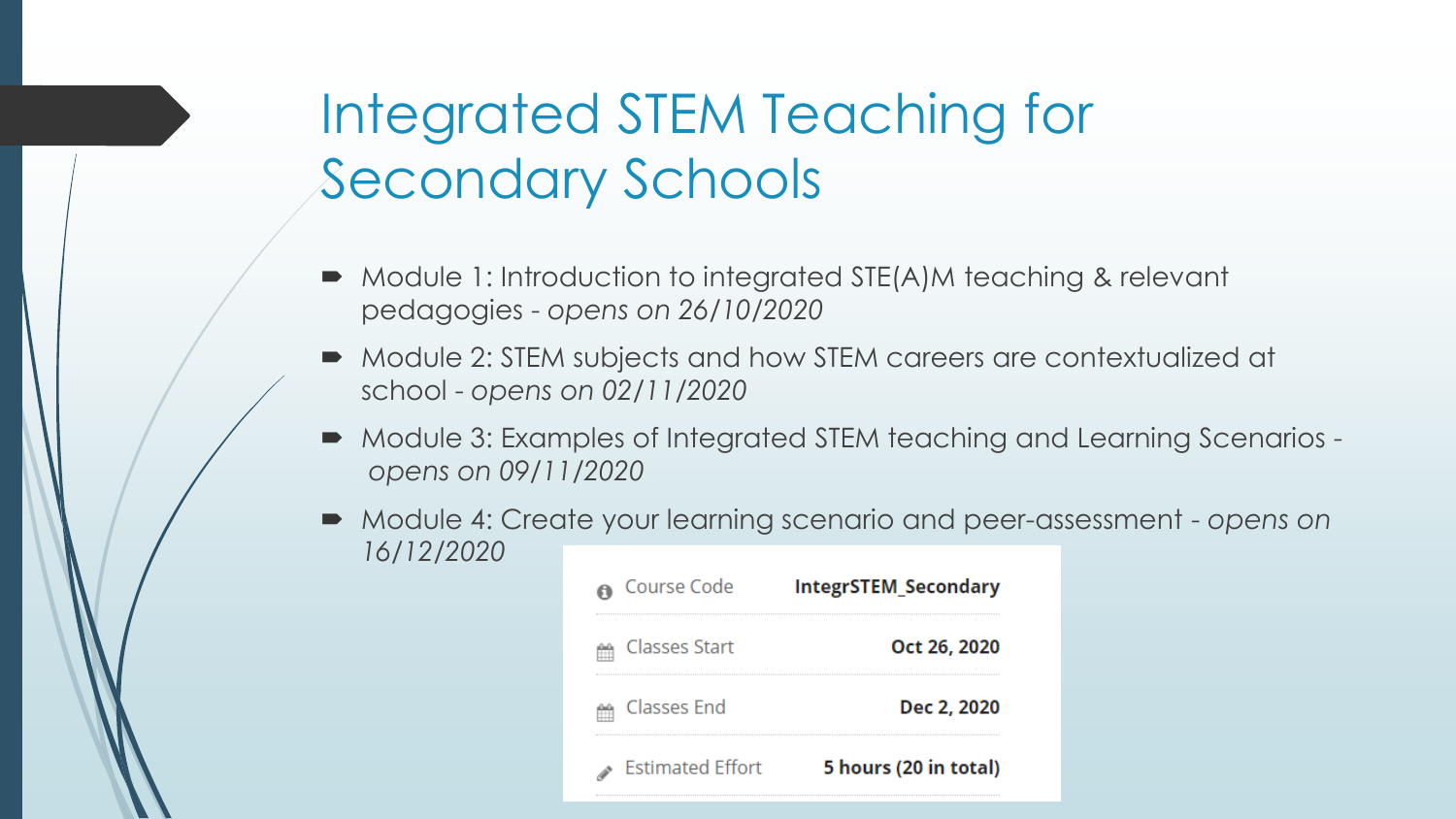# Evaulacija

https://forms.office.com/Pages/DesignPage.aspx#FormId=FvJamzTGgEurA  $\blacksquare$ gyaPQKQkbEwTQPhwhdCjA4ESfloBs5UNTFUTFc5NIFOQIMyRERXMk5DTTQ4UU **K4MC4U**